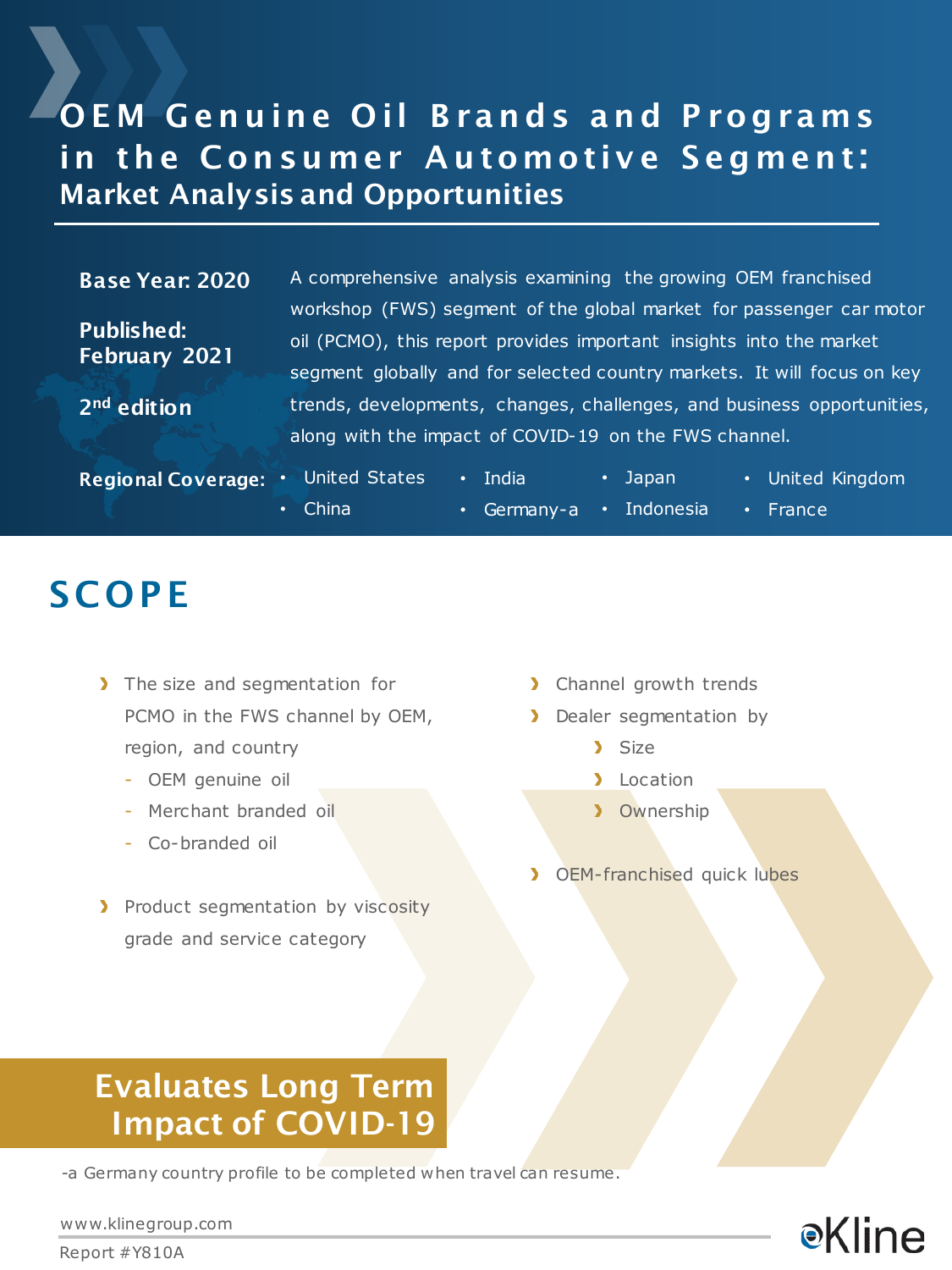OEM Genuine Oil Brands and Programs in the Consumer Automotive Segment: Market Analysis and Opportunities



# **TABLE OF CONTENTS**

#### **Introduction**

#### Executive Summary

An overview of the report findings plus forecast based on Kline's FutureView Forecasting Model

#### **Chapters**

- FWS Channel Structure
- OEM FWS Program Structure
- Country Level Reports
	- Overview
	- Channel Structure
	- Country Market Analysis and Opportunities
- Global Market Analysis and Opportunities

#### End-Use Analysis

Each market segment contains the following information (some markets, where appropriate):

- Introduction
- Structure of the FWS channel
- Separate breakdown for each major OEM for each market segment
- Overall market size and segmentation of the FWS channel
- Changes to the FWS channel due to the global pandemic shutdown
- Major lubricant marketers in the market
- Market analysis and opportunities

|                          | <b>Table 1. OEMs to be Covered</b> |            |            |                       |
|--------------------------|------------------------------------|------------|------------|-----------------------|
| Toyota                   | <b>GM</b>                          | Volkswagen | Honda      | Nissan                |
| Ford                     | Hyundai                            | <b>FCA</b> | <b>BMW</b> | Daimler               |
| Renault                  | SAIC                               | Dongfeng   | Geely      | Chang'an              |
| <b>e</b> Kline           | <b>INTERACTIVE MODELS</b><br>▭     |            |            | ه په<br><b>ENTREE</b> |
| ۰.<br>www.klinegroup.com |                                    |            |            | $\odot$ K<br>ht a     |

Report #Y810A